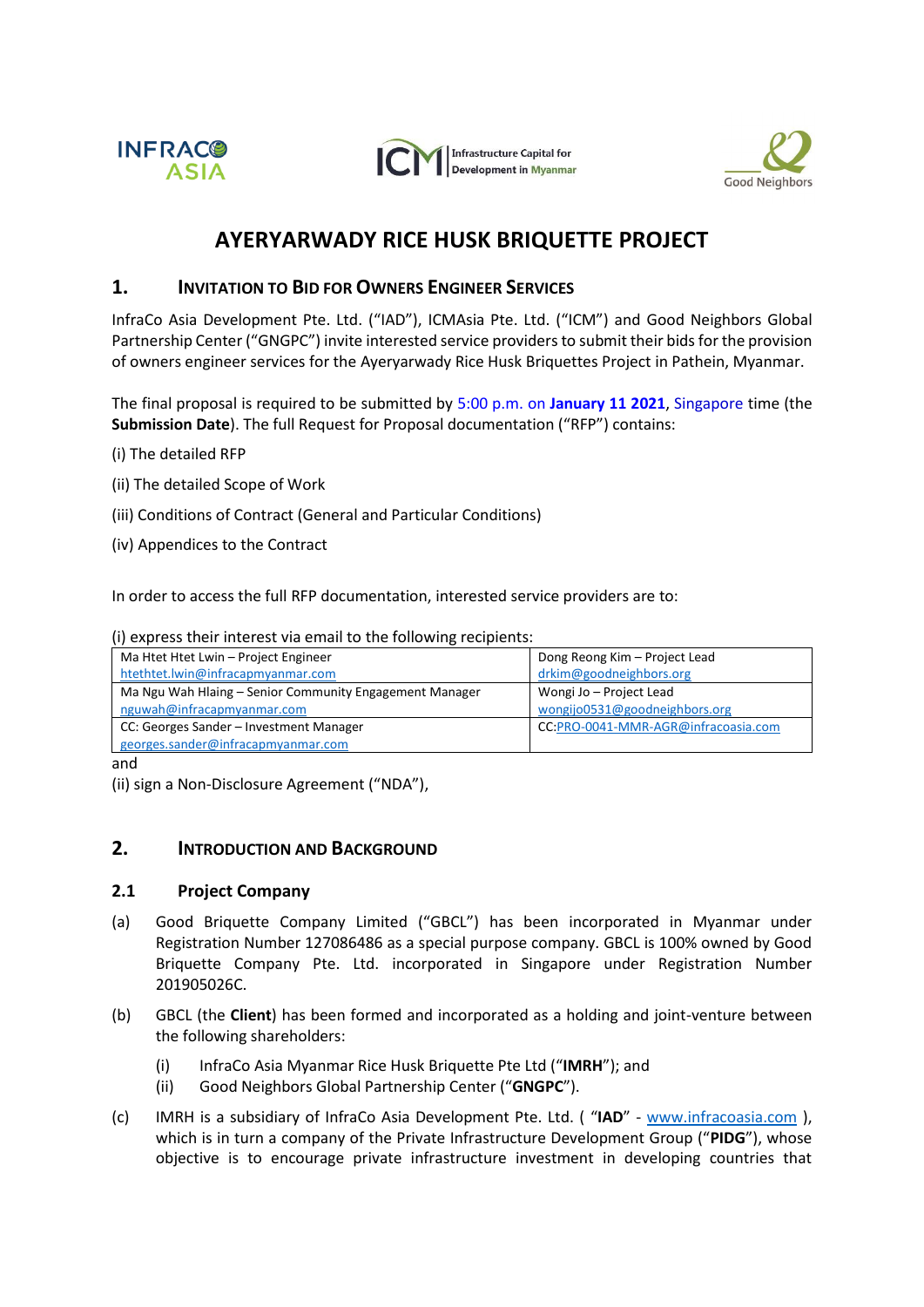contribute to economic growth and poverty reduction. All IAD funds and the funds that IAD invests in IMRH are derived from funds provided by the owners of the PIDG.

(d) GNGPC is a Domestic Non-profit incorporated in the State of California, United States of America and part of the Good Neighbors Group ( <http://www.goodneighbors.org/> ).

#### **2.2 Background to the Services**

- (a) The Client is developing the Ayeryarwady Rice Husk Briquettes Project (the **Project**) which is located in Pathein District, Ayeryarwady Division, Myanmar (the **Country**).
- (b) The Client requires provision of appropriate consulting and advisory services to ensure that the Project is planned, designed, constructed and commissioned in accordance with the Client's requirements and that all necessary steps are undertaken for the successful implementation and operation of the Project.
- (c) The present status of development of the Project is as follows:
	- (i) The land area for the Project has already been acquired by the Client
	- (ii) A fire safety audit and a structural analysis of building-1 has been conducted
	- (iii) A preferred equipment provider has been identified but not contracted.
	- (iv) Relevant market, feedstock and prototyping studies have been conducted.
	- (v) An environmental scoping report (Project Proposal Report) has been drafted by a qualified environmental consultant and is ready for submission to the Myanmar Environmental Conservation Department.
	- (vi) A geotechnical analysis and flood risk analysis is in progress.
- (d) The Client wishes to procure the services of a reputable consulting firm, or joint venture of such firms (the **Consultant**) to provide the services described in Section 4 below (the **Services**).

## **3. THE PROJECT**

- (a) The Project is located approximately 10 km by sealed road from the town of Pathein City, in Myanmar. Pathein is the capital of the Ayeryarwady Division and located approximately 5 hours by road from Yangon, the economic capital and the largest city in Myanmar.
- (b) The technical objectives of the Project are:
	- (i) to convert rice husk and other raw materials into a clean cooking fuel (Rice Husk Briquettes) that can be profitably marketed to low-income consumers in Myanmar.
	- (ii) the development, construction, and operation of a factory with a rice Husk Briquette production capacity of 15.2 MT/day.
- (c) It is presently proposed that the Project will have the following main characteristics:

| <b>Item</b>            | Unit                  | Value                                                                                                                                                           |
|------------------------|-----------------------|-----------------------------------------------------------------------------------------------------------------------------------------------------------------|
| Location coordinates   | Latitude<br>Longitude | Pathein District, Ayeryarwady Division, Myanmar<br>10 km by sealed road from the town of Pathein City<br>Exact Coordinates to be provided upon execution of NDA |
| Land availability      | acres                 | 0.86 acres                                                                                                                                                      |
| Estimated project cost | USD                   | US\$1.5M to US\$2.5M                                                                                                                                            |
| Raw material           | -                     | Predominantly rice husk, binding agents, and ignition<br>agents.                                                                                                |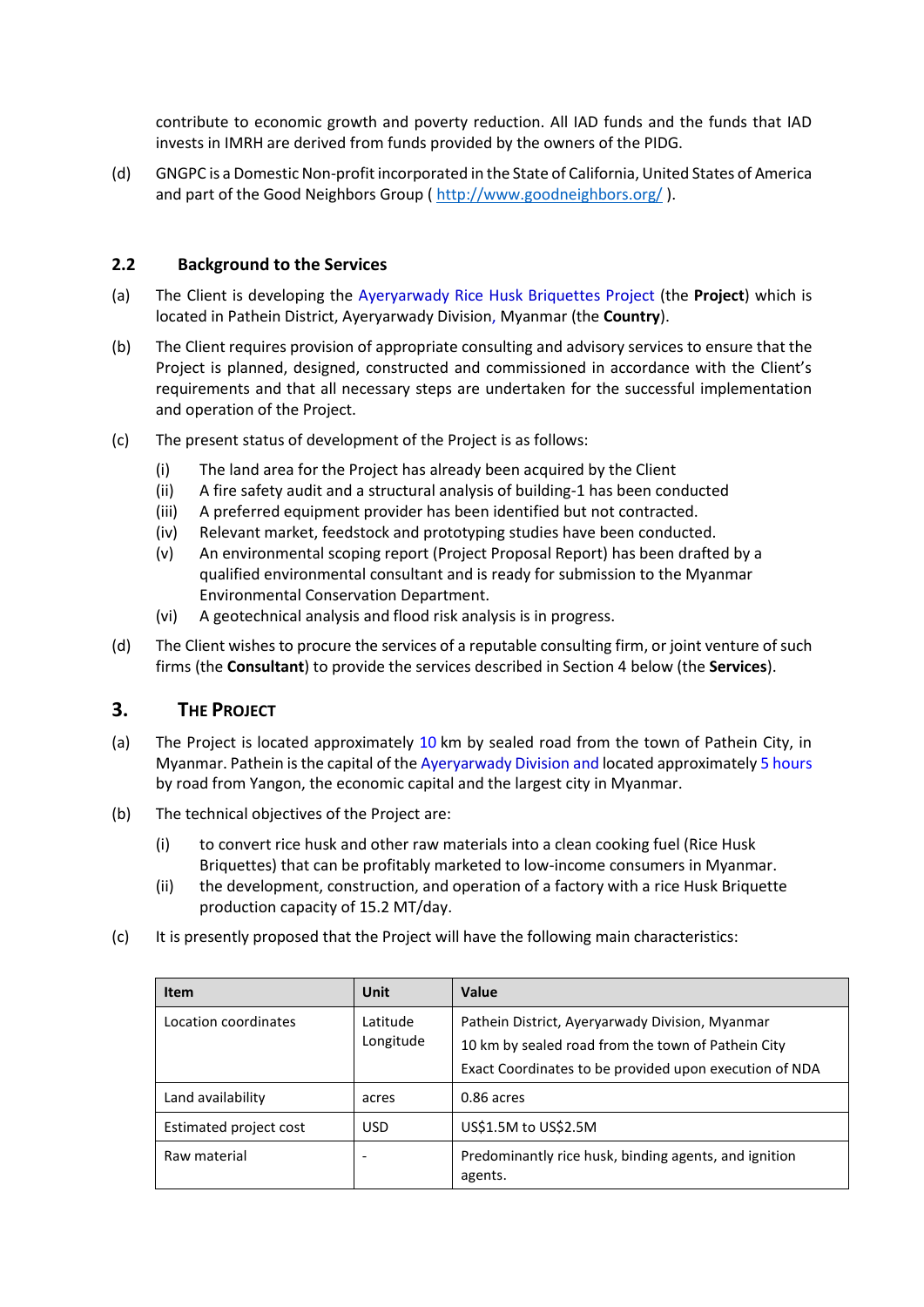| <b>Item</b>                                         | Unit                         | Value                                                                                                                                                                                                              |
|-----------------------------------------------------|------------------------------|--------------------------------------------------------------------------------------------------------------------------------------------------------------------------------------------------------------------|
| Processing technique                                | $\overline{\phantom{a}}$     | Torrefaction and forming of rice husk briquettes.                                                                                                                                                                  |
| Proposed output capacity                            | t/day                        | 15.2 tonnes/per day of rice husk briquettes                                                                                                                                                                        |
| Storage method                                      | $\qquad \qquad \blacksquare$ | Hopper and/or open piles                                                                                                                                                                                           |
| Energy requirement                                  | kWh/day                      | 1,700 kWh/day (assuming 9 hours of production)                                                                                                                                                                     |
| Water requirement                                   | I/dav                        | To be determined.                                                                                                                                                                                                  |
| Required ancillary facilities<br>(not in place yet) | $\overline{\phantom{a}}$     | Truck access<br>Raw material offloading<br>$\overline{\phantom{a}}$<br>Raw material storage<br>$\overline{\phantom{a}}$<br>Final product storage and handling<br>$\overline{\phantom{a}}$<br>Final product storage |

## **4. SCOPE OF SERVICES**

## **1. General**

- (a) The objectives of the Services shall be to provide assurance to the Client that the Project is designed and constructed in accordance with the Client's requirements, and is delivered on schedule, within budget, and in accordance with the specifications and desirable quality as per the respective works contract(s), to acceptable health, safety and environmental standards.
- (b) The Services shall be in compliance with the Applicable Laws, the IFC Performance Standards on Environmental and Social Sustainability and related Environmental, Health, and Safety General Guidelines, and the PIDG Health, Safety, Environmental and Social Management System (HSES-MS) Standards [\(www.pidg.org](http://www.pidg.org/) ).
- (c) The Consultant shall carry out the Services in a proactive and comprehensive manner throughout the entire contract period and in close cooperation with the Client.
- (d) All software used in the performance of the Services shall be in compliance with the related licensing requirements for such software.
- (e) The Services shall be divided into the following separate stages of activity in 2 phases:

## **Phase 1 (Project Viability Validation)**

- (i) Basic Engineering Stage:
	- Site Assessment and Key Documents Review
	- Topographical and Survey Assessments
	- Existing Buildings and Infrastructure Condition Assessments
	- − Site Layout and Arrangement
	- − Permit Requirements
	- Basic Engineering Review Report

## **Phase 2 (Project Implementation)**

- (ii) Detailed Engineering Stage:
	- − Process Plant Drawings and Specifications Review
	- − Contract Packaging Assessment and Recommendation
	- Site Layout Planning
	- − Permits, Licenses and Approvals